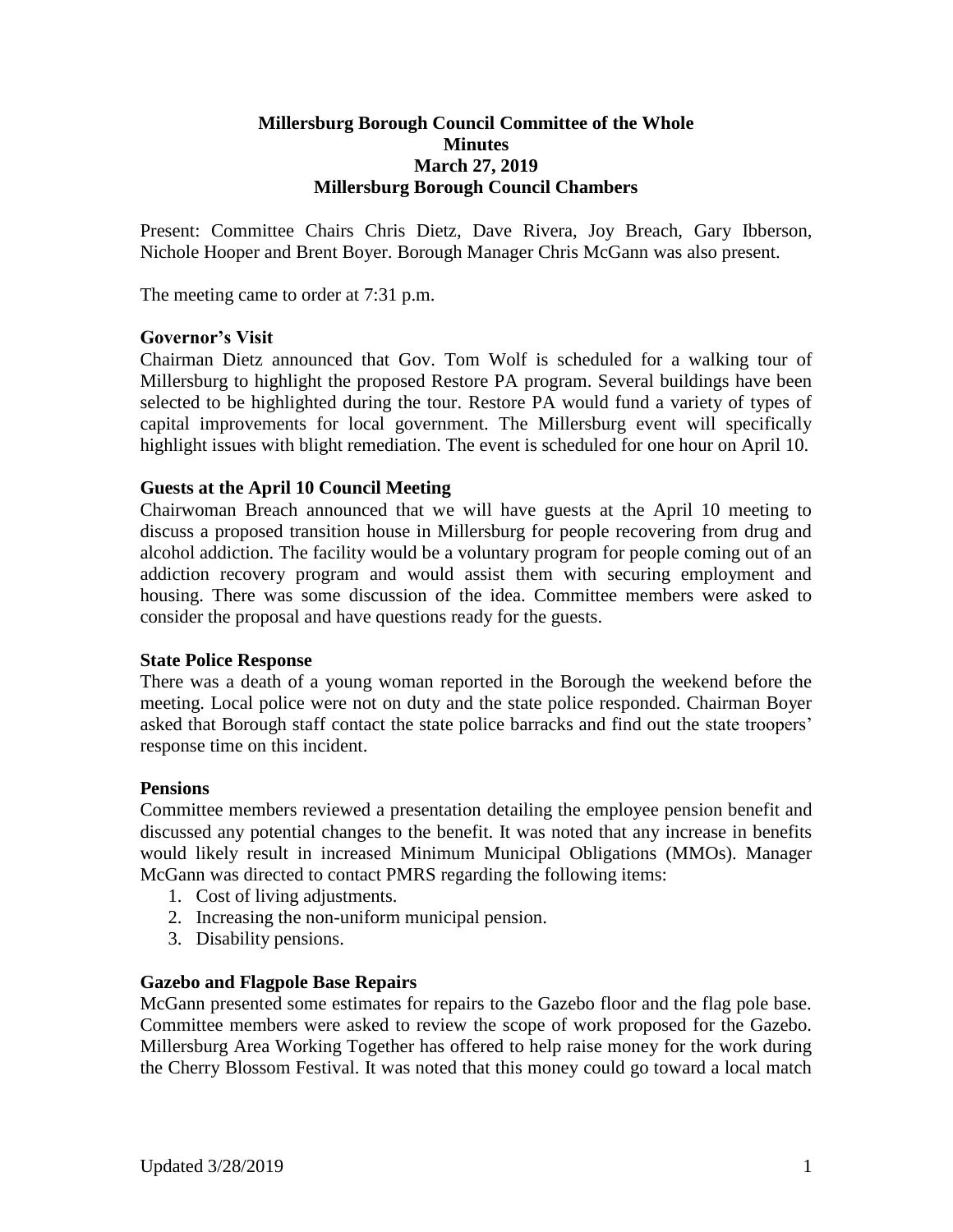for a grant and a grant application would be due to DCNR in April, 2020. McGann was further directed to contact the American Legion regarding the flagpole base repairs.

## **Handicapped Parking Ordinance**

Manager McGann did not have time to revisit the language due to some recent sick leave. He will get the new language ready for the next Business Meeting.

## **Crosswalks**

A number of options for increasing the visibility of the Borough crosswalks were discussed and different options were presented. Committee members would like pricing on diagonal stripes for use as a pilot program in the area of the Square. Additionally, crosswalk warning signs will be considered.

## **Complete Streets Concepts**

Manager McGann reported that he participated in a webinar about complete streets planning and is interested in some additional seminars. Several streetscapes from other communities were reviewed. McGann was directed to calculate how many parking spaces would be eliminated by changing the parking pattern on Market Street from angled to parallel. This would potentially ease line-of-sight concerns and possibly create space for a median to help slow traffic.

## **Concession Stand**

Committee members reviewed pricing on a three-bay sink as well as the proposed serving window. The sink would cost less than \$500 and Manager McGann was authorized to make the purchase. Chairman Dietz offered to review the serving window and how it would fit into the concession stand.

# **Harrisburg Senators Community Day**

Manager McGann reported that the Harrisburg Senator's marketing department has been calling wanting to do a Millersburg Community Day. The baseball team would contact local businesses and offer advertising space to any business that would purchase tickets. Committee members were not in favor of the idea.

# **Daniel Miller House Lease**

Two people are currently commercial tenants of the Daniel Miller House and the lease expires Nov. 1. Manager McGann reported that one of the two tenants is no longer interested in continuing the arrangement. The remaining tenant would like to continue the lease individually and has requested renewing the lease effective June 1. Committee members had no objection and renewal of the lease will be an action item for the April 10 Business Meeting.

#### **State Street Storm Sewer Project**

The Borough has received approval for a Gaming Grant to perform stream bank restoration work upstream from the main project area. The grant, however, includes a proviso that the Borough obtain a loan for replacement of a pipe. There is concern about the impact on surrounding properties associated with the pipe replacement. McGann